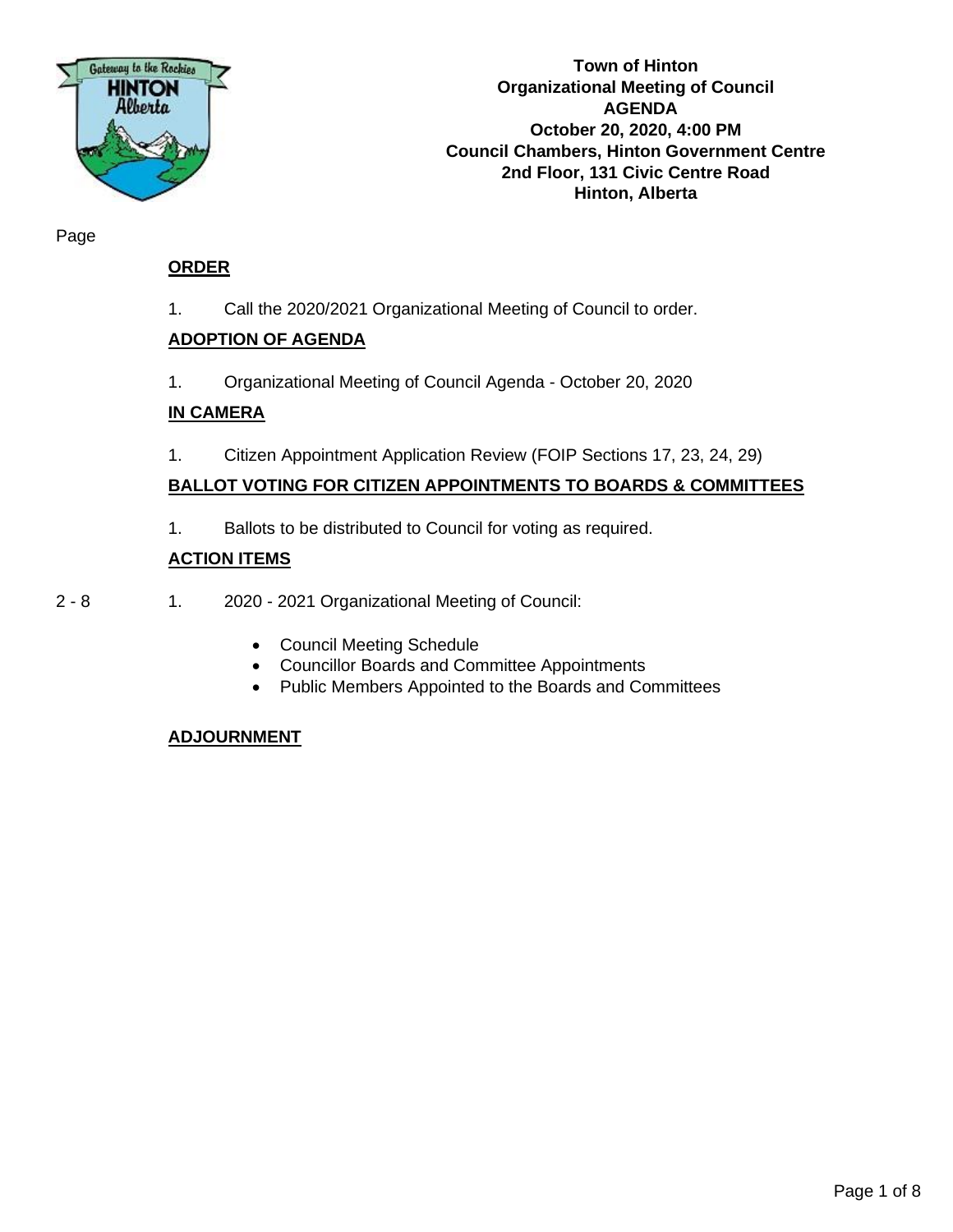

## **TOWN OF HINTON Administrative Report**

### ☐ **DIRECTION REQUEST** ☒ **REQUEST FOR DECISION** ☐ **INFORMATION ITEM**

**DATE**: Organizational Meeting October 20, 2020

**PRESENTED BY**: Emily Olsen, Chief Administrative Officer

**RE**: **2020 – 2021 ORGANIZATIONAL MEETING**

### **Recommended Action**

*That Council approve the 2020-2021 Council Meeting Schedule, Option 2.*

*That Council approve the 2020-2021 Councillor Boards and Committee Appointments.*

*That Council appoint public members to the Boards and Committees as required.*

### **Background**

In accordance with the Municipal Government Act, Section 192(1), and Procedure Bylaw 1060-6 Section 5.4, Council must hold an Organizational Meeting annually. During an Organizational Meeting, Council will approve the Regular meeting schedule for the next year, appoint public members to Boards and Committees, and review and formalize the Mayor's recommendation for the appointment of Councillors to committees.

### **Analysis**

### **Council Meeting Schedule**

Town Council through their meeting schedule generally hold Regular Council Meetings on the first and third Tuesday of a month, and Standing Committee Meetings on the second and fourth Tuesdays of a month, aside from reductions during summer months, and where conflicts arise from AUMA and FCM conferences. There are times where meetings have been cancelled due to lack of items, and where additional meetings are scheduled to accommodate emergent items. In total, there are 40 meetings per year that require Council and Administrative time and preparation. A reduction in the number of meetings to a schedule consisting of one Regular Meeting per month, and two Standing Committee Meetings per month may create an opportunity for efficiency and a full use of Council and Administrative time during meetings. The fourth Tuesday in a month could be utilized for Emergency Advisory Meetings, FCSS Board Meetings, training sessions, workshops, and if needed, additional special meetings to address items. In the months of June and September, the meetings shift to allow for all three meetings to take place around the AUMA and FCM conferences.

Other regional municipalities have fewer meetings overall through the year. Drayton Valley has a similar schedule, though a few additional Regular Meetings are included during peak times for budget, and Whitecourt operates with two Regular Meetings and one Policy and Priority Meeting per month. A change to meeting frequency was included in the Organizational Meeting agenda in 2018; however, it was not passed during the vote.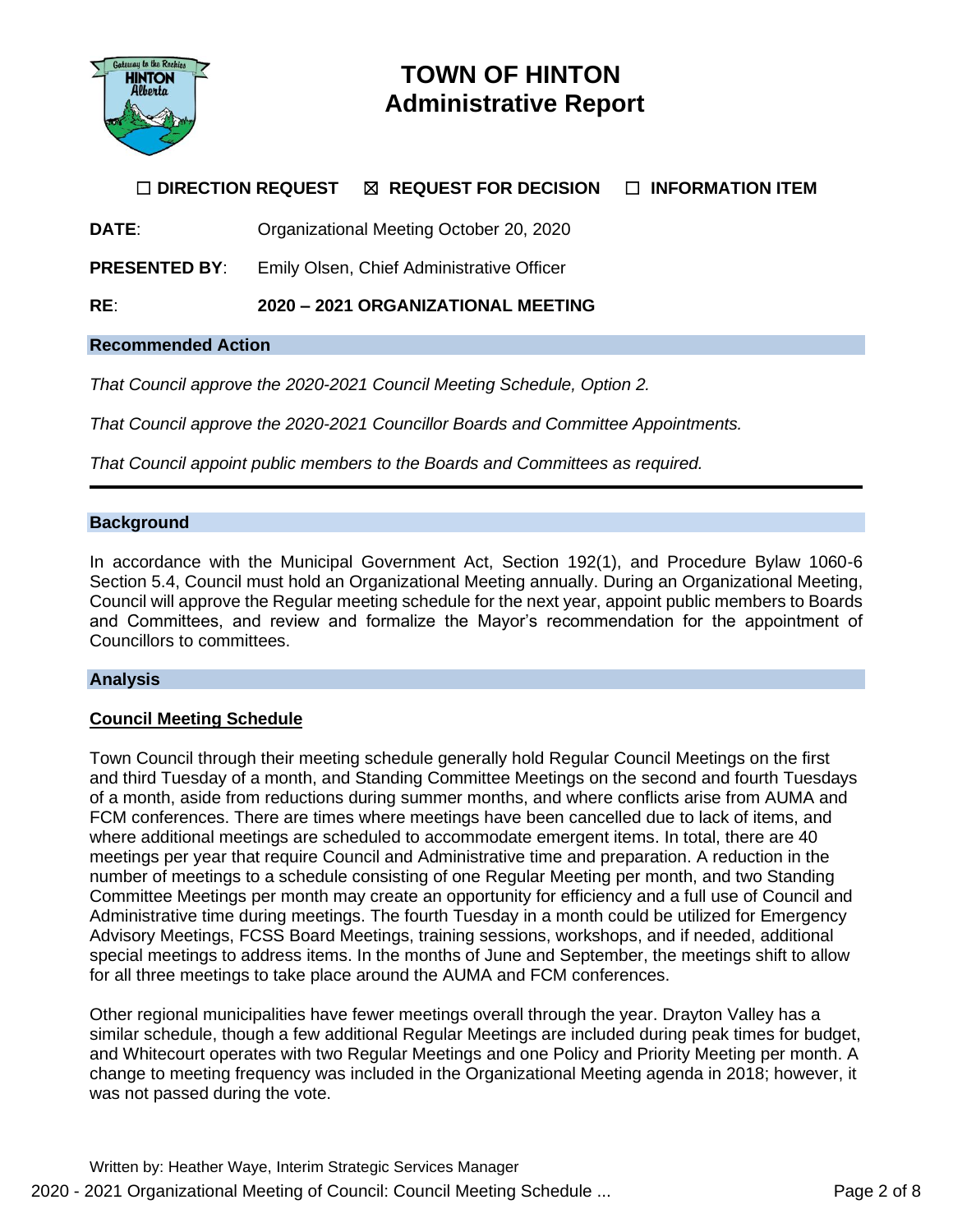There is no intended change to Council's remuneration through this schedule for Budget 2021, as additional meetings may be determined. In 2022 and beyond once impacts to the budget are understood, a reduction may be considered.

Administration has prepared two options for Council's consideration with respect to the Council Meeting schedule and frequency.

Option 1:

- $\triangleright$  Maintain the same number of meetings.
- ➢ Regular Council Meetings occurring on the first and third Tuesday of each month.
- ➢ Standing Committee Meeting occurring on the second and fourth Tuesday of each month.
- $\triangleright$  No advance scheduled meetings on the fifth Tuesday of the month.
- ➢ Regular and Standing Council Meetings begin at 4 pm.

Option 2:

- $\geq$  3 scheduled Meetings a month rather than 4.
- ➢ Regular Council Meetings on the first Tuesday of each month.
- ➢ Standing Committee Meetings on the second and third Tuesdays of each month.
- ➢ Fourth Tuesday of the month may be utilized for Emergency Advisory Meetings, FCSS Board Meetings, training sessions, workshops, and if needed, additional special meetings.
- ➢ No advance scheduled meetings on the fifth Tuesday of the month.
- ➢ Regular and Standing Council Meetings Begin at 4pm.

### **Councillor Boards and Committee Appointments**

Attachment 3 details the Mayor's recommendations for Councillor Boards and Committee Appointments. There are no recommended changes from the 2020 appointments. The Mayor's recommendation for 2021 is to keep all currently appointed Councillors assigned to the Boards and Committees that they currently sit on.

### **Public Members Boards and Committee Appointments**

This year, the following Boards and Committees are requiring public membership appointment:

- ➢ Community Engagement & Advisory Committee (CEAC) 9 Public Members, 2-year term.
	- o Council previously only appointed CEAC members based on a 1-year term.
	- $\circ$  There are currently only 6 public members of CEAC
- ➢ Hinton Grant Funding Advisory Committee 5 Public Members, 1-year term.
	- o Only two applications from citizens at large have been received. Administration is recommending appointing a CEAC Member, a Library Board Member, and a member of the Youth Advisory Council.
- ➢ Hinton Municipal Library Board 2 Public Members, 3-year term.
- ➢ Hinton Youth Advisory Council 8 Students, 1-year term.
	- o Only 6 applications have been received. Council may choose to move forward with a configuration of 6 students only, or Council may direct Administration to readvertise directly with the schools to seek an additional 2 students who

Administration has provided application forms to Council to review prior to voting and appointments.

### **Implications of Decision**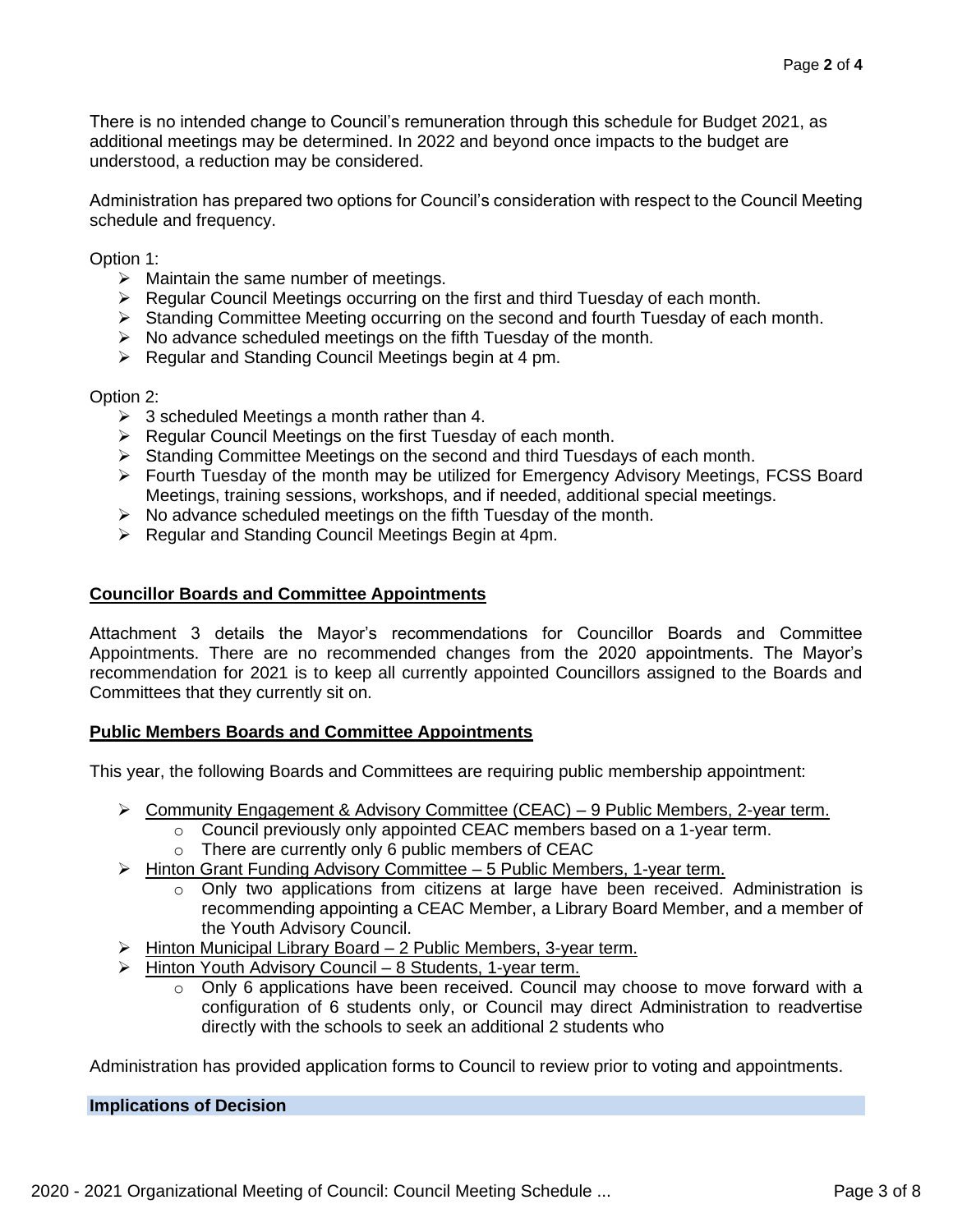| <b>Financial Implications</b>      |                             |  |  |  |  |
|------------------------------------|-----------------------------|--|--|--|--|
| <b>Items</b>                       | <b>Comments</b>             |  |  |  |  |
| <b>Operating Cost/Implications</b> | <b>None</b>                 |  |  |  |  |
| <b>Capital Cost</b>                | None                        |  |  |  |  |
| <b>Budget Available</b>            | As per Council Remuneration |  |  |  |  |
| Source of Funds                    | <b>Operational Budget</b>   |  |  |  |  |
| <b>Unbudgeted Costs</b>            |                             |  |  |  |  |

### **Level of Service Implications:**

None.

### **Public Engagement**

There is no public engagement required for an Organizational meeting.

### **Communications**

Organizational meeting is advertised on the Town of Hinton website.

Public members appointed to boards and committees will be notified.

Boards were advised for members to reapply if applicable.

A call for applications was placed in the Voice news paper for 1.5 weeks.

### **Risk / Liability**

Failure to conduct an organizational meeting is a violation of Section 192(1) of the Municipal Government Act and Section 5.4 of the Procedure Bylaw.

| <b>Legislative Implications</b>                            |                           |                                                                                                                                                                        |
|------------------------------------------------------------|---------------------------|------------------------------------------------------------------------------------------------------------------------------------------------------------------------|
| <b>Conforms with:</b>                                      | Yes/No/<br><b>Partial</b> | <b>Comments</b>                                                                                                                                                        |
| <b>Council's Strategic Plan</b>                            | <b>Yes</b>                | Supports Key Strategy 3.1.3: Develop a more consultative<br>approach to operational planning and Key Strategy 3.1.4:<br>Build relationships with community connectors. |
| <b>Community Sustainability</b><br><b>Plan</b>             | <b>Yes</b>                | The Town of Hinton board structure supports the good<br>governance pillar of the Community Sustainability Plan.                                                        |
| <b>Municipal</b><br><b>Policies</b><br>or<br><b>Bylaws</b> | <b>Yes</b>                | Aligns with Council Committees Bylaw 1070-4 and Council<br>Procedure Bylaw 1060-6.                                                                                     |
| <b>Provincial Laws or MGA</b>                              | <b>Yes</b>                | Municipal Government Act Section 192(1)                                                                                                                                |
| <b>Other Plans or Policies</b>                             | No.                       |                                                                                                                                                                        |

### **Options / Alternatives**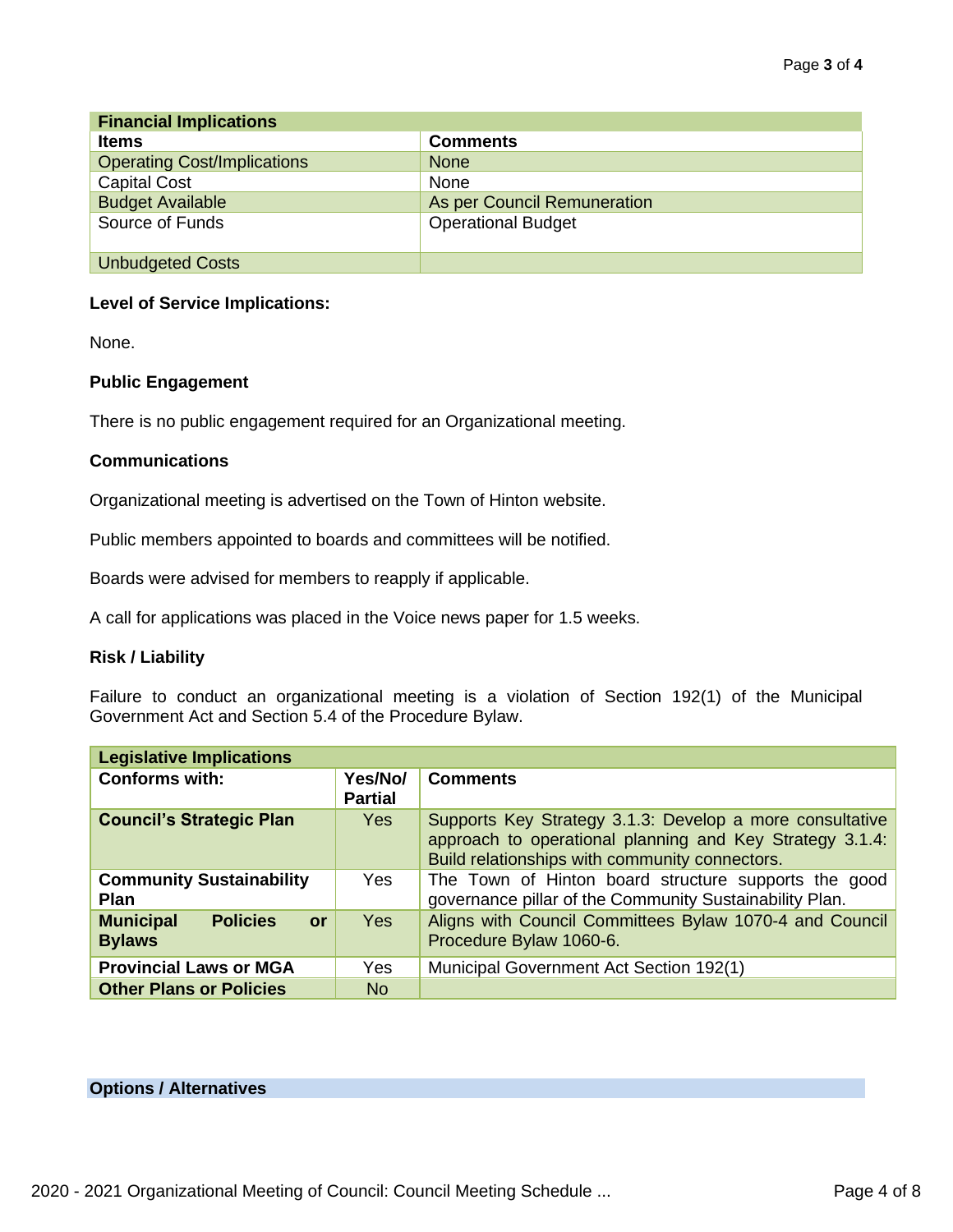1. That Council approve the 2020-2021 Council Meeting Schedule, Option 2.

That Council approve the 2020-2021 Councillor Boards and Committee Appointments.

That Council appoint public members to the Boards and Committees.

2. That Council approve the 2020-2021 Council Meeting Schedule, Option 2.

That Council approve the 2020-2021 Councillor Boards and Committee Appointments as amended.

That Council appoint public members to the Boards and Committees.

3. That Council approve the 2020-2021 Council Meeting Schedule, Option 1.

That Council approve the 2020-2021 Councillor Boards and Committee Appointments.

That Council appoint public members to the Boards and Committees.

4. That Council approve the 2020-2021 Council Meeting Schedule, Option 1.

That Council approve the 2020-2021 Councillor Boards and Committee Appointments as amended.

That Council appoint public members to the Boards and Committees.

### **Attachment(s)**

Attachment 1: Council Meeting Schedule Option 1

Attachment 2: Council Meeting Schedule Option 2

Attachment 3: Mayor's Recommendations for Councillor appointment to Boards and Committees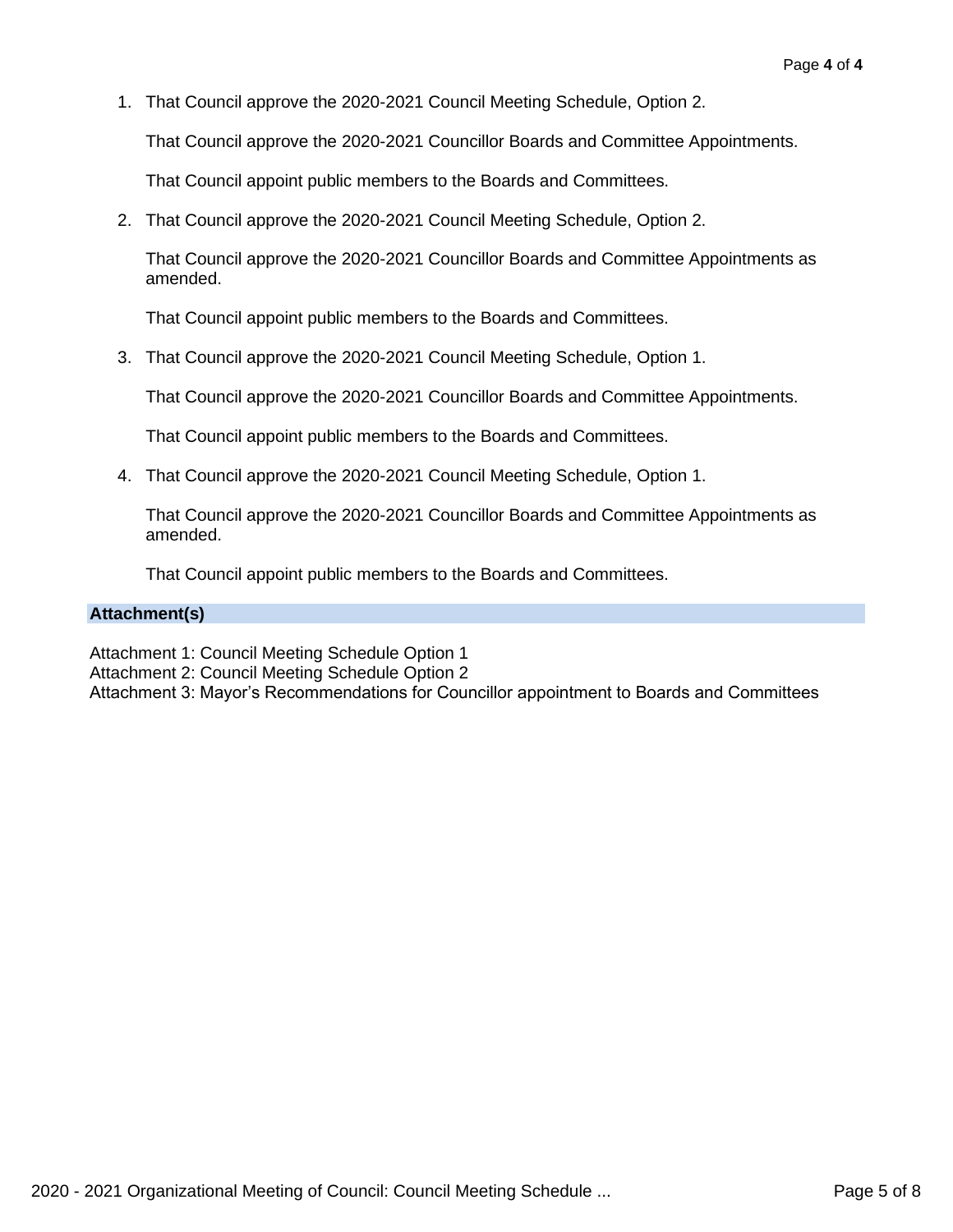



# **2020-21**

### **NOVEMBER 2020**

|    | S M T W T F S        |  |  |  |
|----|----------------------|--|--|--|
|    | 1 2 3 4 5 6 7        |  |  |  |
|    | 8 9 10 11 12 13 14   |  |  |  |
|    | 15 16 17 18 19 20 21 |  |  |  |
|    | 22 23 24 25 26 27 28 |  |  |  |
| 29 | 30                   |  |  |  |

### **DECEMBER 2020**

| S M T W T F S              |  |             |  |
|----------------------------|--|-------------|--|
|                            |  | $1$ 2 3 4 5 |  |
| 6 7 8 9 10 11 12           |  |             |  |
| 13  14  15  16  17  18  19 |  |             |  |
| 20 21 22 23 24 25 26       |  |             |  |
| 27 28 29 30 31             |  |             |  |

### **JANUARY 2021**

| S              | M              | $\mathbf{T}$   | WT F |              | S  |
|----------------|----------------|----------------|------|--------------|----|
|                |                |                |      | $\mathbf{1}$ | 2  |
| $\overline{3}$ | $\overline{4}$ | 5 6 7          |      | 8            | 9  |
| 10             | 11             | 12             |      | 13 14 15     | 16 |
| 17             | 18             | $-19$          |      | 20 21 22 23  |    |
| 24             |                | 25 26 27 28 29 |      |              | 30 |
| 31             |                |                |      |              |    |

### **FEBRUARY 2021**

| S   |                      | M T W T F S |  |  |
|-----|----------------------|-------------|--|--|
|     |                      | 1 2 3 4 5 6 |  |  |
|     | 7 8 9 10 11 12 13    |             |  |  |
|     | 14 15 16 17 18 19 20 |             |  |  |
|     | 21 22 23 24 25 26 27 |             |  |  |
| -28 |                      |             |  |  |

### **MARCH 2021**

| S. |                            |  | M T W T F S                                           |  |
|----|----------------------------|--|-------------------------------------------------------|--|
|    | $1 \quad$                  |  | $\begin{array}{cccccc} 2 & 3 & 4 & 5 & 6 \end{array}$ |  |
|    | 7 8 9 10 11 12 13          |  |                                                       |  |
|    | 14  15  16  17  18  19  20 |  |                                                       |  |
|    | 21 22 23 24 25 26 27       |  |                                                       |  |
|    | 28 29 30 31                |  |                                                       |  |

### **APRIL 2021**

|  | S M T W T F S              |  |                   |  |
|--|----------------------------|--|-------------------|--|
|  |                            |  | $1 \mid 2 \mid 3$ |  |
|  | 4 5 6 7 8 9 10             |  |                   |  |
|  | 11 12 13 14 15 16 17       |  |                   |  |
|  | 18  19  20  21  22  23  24 |  |                   |  |
|  | 25  26  27  28  29  30     |  |                   |  |

### **MAY 2021 S M T W T F S** 2 3 <mark>4</mark> 5 6 7 8 10 11 12 13 14 15 17 18 19 20 21 22 24 25 26 27 28 29

| ۰,<br>۰. | ×<br>٠ |
|----------|--------|

### **AUGUST 2021**

|          | SMTWTFS                    |  |  |
|----------|----------------------------|--|--|
|          | 1 2 3 4 5 6 7              |  |  |
|          | 8 9 10 11 12 13 14         |  |  |
|          | 15  16  17  18  19  20  21 |  |  |
|          | 22 23 24 25 26 27 28       |  |  |
| 29 30 31 |                            |  |  |



Regular Council **National Standing Committee** 

|  |                                       | $1$ 2 3 4 5 |  |  |
|--|---------------------------------------|-------------|--|--|
|  | 6 7 8 9 10 11 12                      |             |  |  |
|  | 13  14 <mark>15</mark> 16  17  18  19 |             |  |  |
|  | 20 21 22 23 24 25 26                  |             |  |  |
|  | 27 28 29 30                           |             |  |  |
|  |                                       |             |  |  |

**JUNE 2021**

**S M T W T F S**

# **JULY 2021**

|  | S M T W T F S              |  |                     |  |
|--|----------------------------|--|---------------------|--|
|  |                            |  | $1 \quad 2 \quad 3$ |  |
|  | 4 5 6 7 8 9 10             |  |                     |  |
|  | 11  12  13  14  15  16  17 |  |                     |  |
|  | 18  19  20  21  22  23  24 |  |                     |  |
|  | 25  26  27  28  29  30  31 |  |                     |  |

### **SEPTEMBER 2021**

|  | S M T W T F S        |                             |  |  |
|--|----------------------|-----------------------------|--|--|
|  |                      | $1 \quad 2 \quad 3 \quad 4$ |  |  |
|  | 5 6 7 8 9 10 11      |                             |  |  |
|  | 12 13 14 15 16 17 18 |                             |  |  |
|  | 19 20 21 22 23 24 25 |                             |  |  |
|  | 26 27 28 29 30       |                             |  |  |



### **OCTOBER 2021**

| S.  |             |  | M T W T F              |   | -S             |
|-----|-------------|--|------------------------|---|----------------|
|     |             |  |                        | 1 | $\overline{2}$ |
|     | $3 \quad 4$ |  | <mark>5</mark> 6 7 8   |   | <sup>9</sup>   |
|     |             |  | 10 11 12 13 14 15 16   |   |                |
| 17  |             |  | 18  19  20  21  22  23 |   |                |
|     |             |  | 24 25 26 27 28 29 30   |   |                |
| -31 |             |  |                        |   |                |

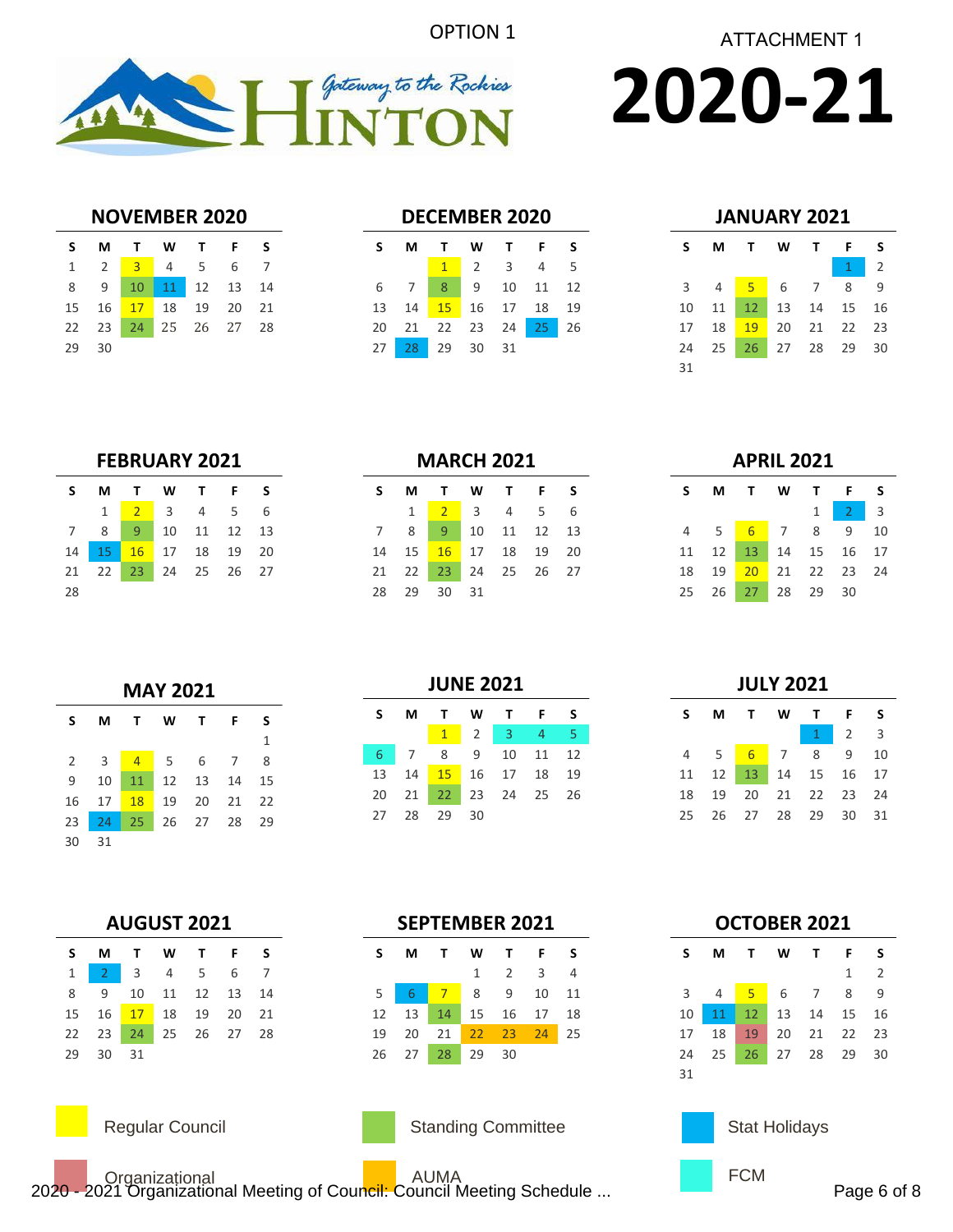OPTION 2



**2020-21** ATTACHMENT 2

### **NOVEMBER 2020**

| S     | MTWTFS                     |  |  |
|-------|----------------------------|--|--|
|       | 1 2 3 4 5 6 7              |  |  |
|       | 8 9 10 11 12 13 14         |  |  |
|       | 15  16  17  18  19  20  21 |  |  |
|       | 22 23 24 25 26 27 28       |  |  |
| 29 30 |                            |  |  |

### **DECEMBER 2020**

|                |  | S M T W T F S              |  |
|----------------|--|----------------------------|--|
|                |  | $1 \t2 \t3 \t4 \t5$        |  |
|                |  | 6 7 8 9 10 11 12           |  |
|                |  | 13  14  15  16  17  18  19 |  |
|                |  | 20 21 22 23 24 25 26       |  |
| 27 28 29 30 31 |  |                            |  |

| JANUARY 2021 |  |
|--------------|--|
|--------------|--|

| s              | М              | $\mathbf{T}$ | <b>W</b>   | T              | F              | S            |
|----------------|----------------|--------------|------------|----------------|----------------|--------------|
|                |                |              |            |                | $\overline{1}$ | 2            |
| 3 <sup>7</sup> | $\overline{4}$ | $-5$         | 6          | $\overline{7}$ | 8              | $\mathsf{q}$ |
| 10             | 11             | 12           | $\vert$ 13 | 14 15          |                | 16           |
| 17             | 18             | 19           |            |                | 20 21 22       | 23           |
| 24             | - 25           | 26 27 28 29  |            |                |                | 30           |
| 31             |                |              |            |                |                |              |

### **FEBRUARY 2021**

| S.  |              | M T W T F S                      |  |  |
|-----|--------------|----------------------------------|--|--|
|     | $\mathbf{1}$ | 2 3 4 5 6                        |  |  |
|     |              | 7 8 9 10 11 12 13                |  |  |
|     |              | 14   15   16   17   18   19   20 |  |  |
|     |              | 21  22  23  24  25  26  27       |  |  |
| -28 |              |                                  |  |  |

| <b>MAY 2021</b> |    |                |      |              |                |    |  |  |  |
|-----------------|----|----------------|------|--------------|----------------|----|--|--|--|
| S               | м  | $\mathbf{T}$   | W    | $\mathbf{T}$ | F              | s  |  |  |  |
|                 |    |                |      |              |                | 1  |  |  |  |
| 2               | -3 | $\overline{4}$ | $-5$ | 6            | $\overline{7}$ | 8  |  |  |  |
| 9               | 10 | 11             | 12   | 13           | 14             | 15 |  |  |  |
| 16              | 17 | 18             | 19   | 20           | 21             | 22 |  |  |  |
| 23              | 24 | 25             |      | 26 27 28     |                | 29 |  |  |  |
| 30              | 31 |                |      |              |                |    |  |  |  |

|  |  | <b>MARCH 2021</b> |  |  |
|--|--|-------------------|--|--|
|  |  |                   |  |  |

|              | M T W T F S                |  |  |
|--------------|----------------------------|--|--|
| $\mathbf{1}$ | $2$ 3 4 5 6                |  |  |
|              | 7 8 9 10 11 12 13          |  |  |
|              | 14  15  16  17  18  19  20 |  |  |
|              | 21  22  23  24  25  26  27 |  |  |
|              | 28 29 30 31                |  |  |

### **JUNE 2021**

| S. | M | TW TF                      |                                     | <b>S</b> |
|----|---|----------------------------|-------------------------------------|----------|
|    |   |                            | $1 \quad 2 \quad 3 \quad 4 \quad 5$ |          |
|    |   | 6 7 8 9 10 11 12           |                                     |          |
|    |   | 13  14  15  16  17  18  19 |                                     |          |
|    |   | 20 21 22 23 24 25 26       |                                     |          |
|    |   | 27 28 29 30                |                                     |          |

**SEPTEMBER 2021**

**S M T W T F S**

5 <mark>6 7</mark> 8 9 10 11 13 14 15 16 17 18 20 21 22 23 24 25

27 28 29 30

2 3 4

### **APRIL 2021**

|  | S M T W T F S              |  |                     |  |
|--|----------------------------|--|---------------------|--|
|  |                            |  | $1 \quad 2 \quad 3$ |  |
|  | 4 5 6 7 8 9 10             |  |                     |  |
|  | 11  12  13  14  15  16  17 |  |                     |  |
|  | 18  19  20  21  22  23  24 |  |                     |  |
|  | 25  26  27  28  29  30     |  |                     |  |

**JULY 2021**

| S. |  | MTWTFS                     |                     |  |
|----|--|----------------------------|---------------------|--|
|    |  |                            | $1 \quad 2 \quad 3$ |  |
|    |  | 4 5 6 7 8 9 10             |                     |  |
|    |  | 11  12  13  14  15  16  17 |                     |  |
|    |  | 18  19  20  21  22  23  24 |                     |  |
|    |  | 25  26  27  28  29  30  31 |                     |  |

|  | <b>AUGUST 2021</b> |  |  |
|--|--------------------|--|--|
|  |                    |  |  |

|           |          | SMTWTFS                    |  |  |
|-----------|----------|----------------------------|--|--|
| $1 \vert$ |          | 2 3 4 5 6 7                |  |  |
| 8         |          | 9 10 11 12 13 14           |  |  |
|           |          | 15  16  17  18  19  20  21 |  |  |
|           |          | 22 23 24 25 26 27 28       |  |  |
|           | 29 30 31 |                            |  |  |

**Organizational** EAC FCSS







2020 - 2021 Organizational Meeting of Council: Council Meeting Schedule ... Page 7 of 8